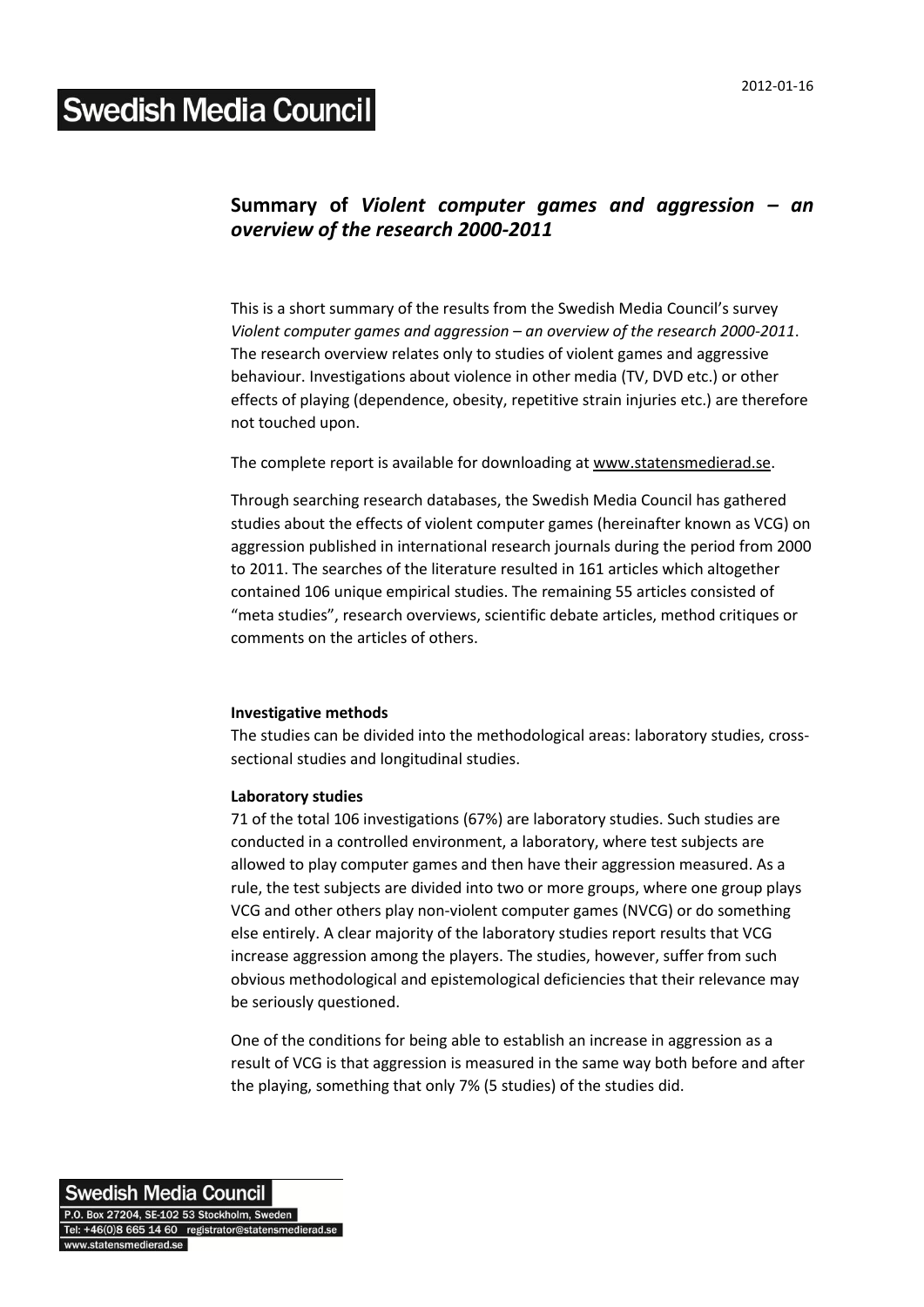Physical aggression in the sense of violence towards people of animals cannot be studied in the laboratory since it is unethically acceptable from a research perspective to attempt to provoke real violent actions. Therefore, other measures of aggression are used in laboratory studies: behaviour that can be accepted as being similar to physical aggression, e.g., aggressive thoughts, attitudes, emotions and associations, or physiological measurement methods.

A laboratory study takes place in an artificial environment, where social norms and rules are taken out of play and the research situation itself is designed to minimize the influence from factors other than those that the study relates to. The laboratory environment differs to such a great extent from social everyday reality that such studies are criticised for simply lacking ecological validity, i.e., that the observations from the laboratory cannot be generalised as having validity outside of the laboratory environment.

Laboratory investigations can only measure the effects of VCG in direct connection to the playing. Studies of how long the different aggression effects measured in the laboratories lasted show that they disappear after 4 to 30 minutes. On the basis of the laboratory studies it is not possible to express how VCG affect the players over a longer period of time.

#### **Cross-sectional studies**

The 23 cross-sectional studies (22% of all studies) that were included in the material are all questionnaire surveys. The questionnaire questions apply to the respondents' playing of computer games and aggressive behaviour in their everyday environment. Since a cross-sectional study only gathers data on one single occasion, it is not possible to express whether the statistical associations found are causal (cause-effect) or not. Approximately the same number of the investigations reported a connection between VCG and aggression as did not.

In general, the studies that did not find such a connection had more comprehensive data about the respondent's background. It was demonstrated that what initially stood out as a connection between VCG and aggression was upon closer analysis possible to explain by the player's mental state and/or family relationships. According to these studies, factors such as low self-esteem, general mental problems and violence within the family cause both an inclination to play VCG and a higher level of aggression amongst the respondents.

### **Longitudinal studies**

Longitudinal studies (11% of all studies) are usually questionnaire surveys with repeated collection of data. Through repeated measurement occasions, changes over time may be expressed, which is central in being able to chart the cause-effect relationship. 12 such studies are included in the material. Of these studies, 11 demonstrated the connection between VCG and aggression. Only three studies took into account relevant background data on family relationships and mental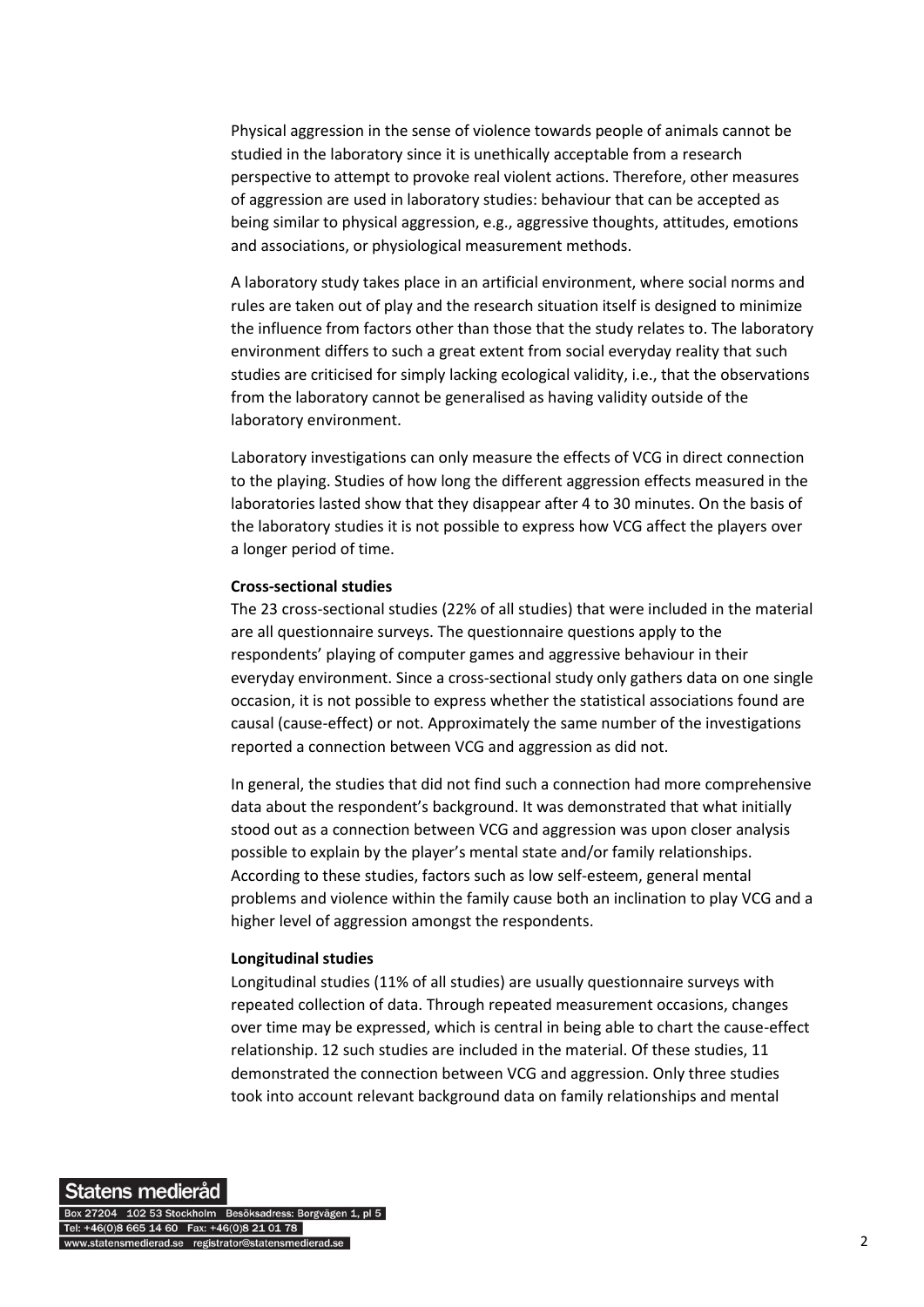well-being. In two of these studies, these background factors were able to explain both preferences for VCG and aggressive behaviour.

## **Conclusion**

There is an extensive amount of research that demonstrates a statistical relationship between VCG and aggression. Much of this measured aggression related only to mental processes and not to violent behaviour. In addition, there was no evidence for VCG *causing* aggressive behaviour.

A large part of the research on VCG and aggression suffers from serious methodological deficiencies and provides insufficient data to be able to prove or disprove a causal relationship. The three most serious shortcomings can be summarized in the following way:

1. **How was the term aggression used and measured?** In many studies, aggression was measured through attitudes, thoughts, feelings, associations or behaviour whose connection to actual physical violence was unclear or lacked empirical support.

### 2. **Do people react like this in normal social environments?**

That a person reacts in a given manner in a laboratory environment does not mean that they would react similarly in an everyday environment. How the behaviour, thoughts, associations etc., which were observed in the laboratory are related to actual behaviour has not been clarified in the research.

3. **Do other causes exist for aggression and computer game preferences?** The investigations that had the most comprehensive background data demonstrate that both the inclination to play VCG and personal aggression are a result of other factors such as problematic family relationships, mental illhealth and behavioural problems. Consequently, the inclination to play VCG can only be seen as a (relatively weak) symptom of person aggressiveness.

There is, however, a statistical connection between aggression and VCG. In the studies that were included in this overview, four attempts to explain this connection can be identified.

- 1. **VCG cause violent behaviour.** This assertion is common in the existing research, but is grounded in serious methodological deficiencies and cannot therefore be considered proven.
- 2. **VCG causes violent behaviour among people with particular personal characteristics.** This hypothesis is altogether too poorly researched to be able to be expressed with certainty. Studies that investigated people with psychological problems gain results that can be interpreted as support for both this hypothesis and hypotheses 3 and 4.
- 3. **Aggressive people look for VCG to play.** Here, causality is reversed: personal aggression is seen as a cause and the preferences for VCG as the effect. Support for this hypothesis is extensive in the existing research.